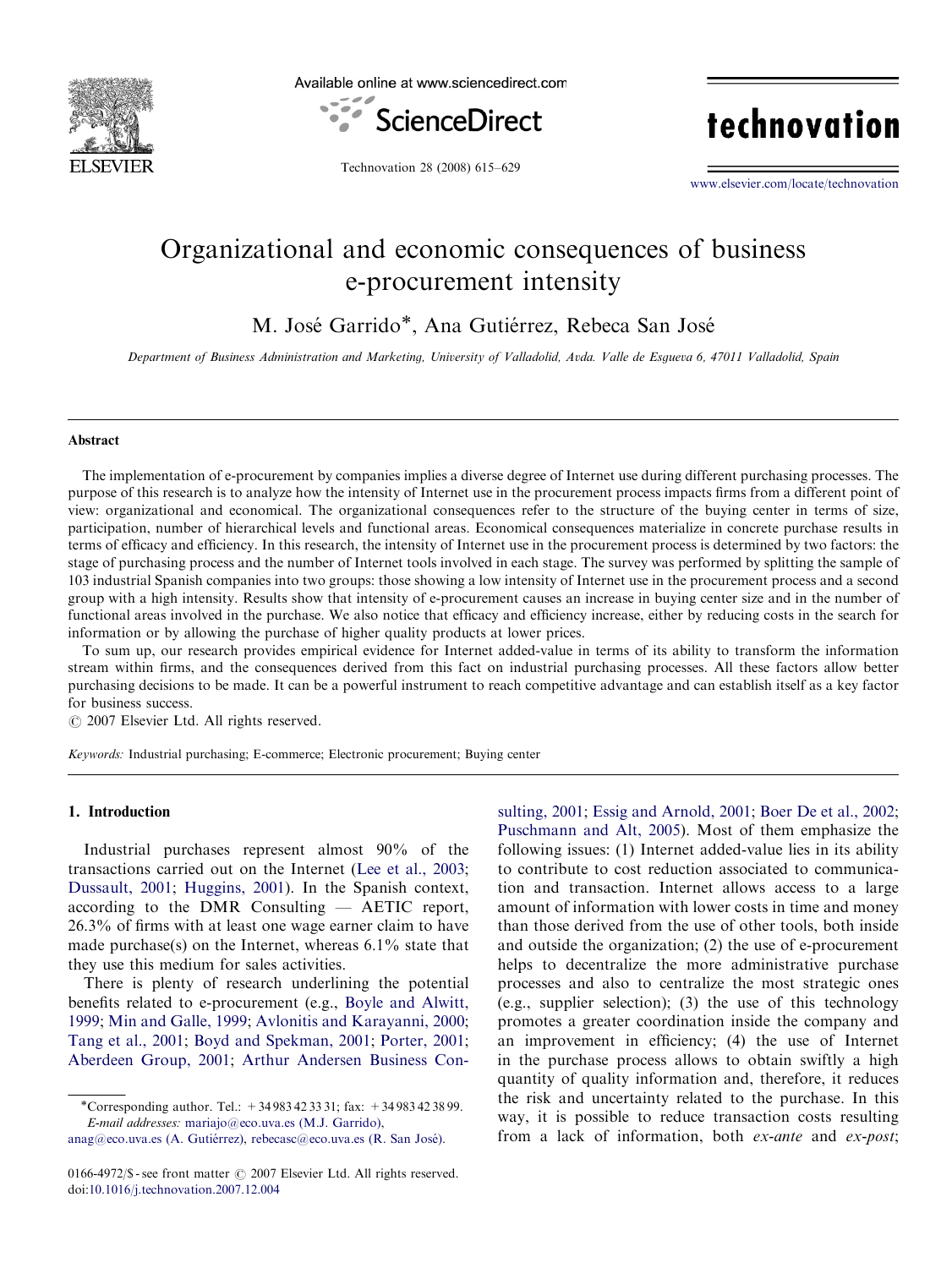(5) e-procurement is an element that creates value for the company and (6) this technology contributes to encouraging confidence between companies. Greater transparency favors communication and collaboration between buying and selling organizations.

Even assuming that a company has adopted e-procurement, it is necessary to take into account that in the multiple purchasing processes taking place in firms, the intensity of Internet use can vary. What effect does this have on the company? Can we presume the same consequences—organizational and economic—for the intensity of Internet use in the purchase process as for those already studied for the adoption of e-procurement? This paper attempts to provide an answer to these questions. Specifically, the aim of this research is to analyze the organizational and economic consequences of intensity of Internet use in the industrial purchasing process.

In this study, the intensity of Internet use is determined by two factors: the stage of the purchase process in question and the number of Internet tools involved in each stage. For the empirical research, we divided the sample of 103 industrial Spanish companies into two groups: those showing a low intensity of Internet use in the procurement process and a second group showing high intensity.

Taking as reference the theoretical model proposed by [Osmonbekov et al. \(2002\),](#page--1-0) the organizational consequences of the intensity of use of Internet in the purchasing process considered in this paper concern the structure of the buying center. The buying center comprises all those involved in some way in the purchasing process [\(Webster and Wind,](#page--1-0) [1972\)](#page--1-0). The structural aspects of the buying center analyzed here include size, functional areas, hierarchical levels and participation. Besides, following the theoretical model proposed by [Osmonbekov et al. \(2002\),](#page--1-0) several procurement outcomes are also analyzed. The economical consequences of e-procurement refer to efficiency and effectiveness of the purchasing process, according to the classification of economic consequences of e-procurement proposed by [Kalakota and Robinson \(1999\)](#page--1-0).

We anticipate that taking as a reference the traditional literature on the process of industrial purchasing and other more recent studies related to the characteristics of Internet as communication medium, our hypotheses relating to the consequences of the intensity of Internet use on the structure of the buying center contradict the approaches on the pioneering research by [Osmonbekov et al. \(2002\)](#page--1-0). Our proposals are based on the fact that in comparison to face-to-face communication, the use of the different e-procurement tools has been shown in literature to increase the overall communications within the organization [\(Hiltz et al., 1986](#page--1-0)). This reflects what is perhaps the most fundamental benefit resulting from the use of IT in organizations: the ability to connect and enable employees both within and between functions and divisions, corporate offices and countries—whether through database, teleconferencing, or electronic mail [\(Afuah and Tucci, 2000](#page--1-0); [Dewett and Jones, 2001\)](#page--1-0). Therefore, the use of the Internet impacts the way value-adding units within a firm coordinate their activities in ways that previous IT have not permitted ([Afuah and Tucci, 2000](#page--1-0)). The ability of the Internet to coordinate activities within and outside of one organization can be extrapolated to buying center structures. Under to our approach, and taking into account that the buying center belongs to the organizational informal structure, the intensity of Internet use in a purchasing process is positively related to the size of the buying center, i.e., the number of people taking part in the process. As a consequence, a greater number of functional areas and hierarchical levels will be involved in the purchasing process; therefore, the individual participation in this process will decrease.

The empirical research performed in this paper is based on a capital equipment purchase. In this high-risk situation, organizational buyers typically undertake extensive, deliberate choice processes—rather than making a casual selection—to reduce decision risk ([Hunter et al.,](#page--1-0) [2004\)](#page--1-0). Our analysis shows a positive relationship between the intensity of Internet use in the purchase process and the size of the buying center, the number of functional areas involved in the purchasing process and the efficacy and efficiency of the process.

The main contribution of this paper is, on one hand, to provide the first empirical research on the topic of e-procurement intensity and its consequences. Until now, no paper has analyzed the intensity of Internet use in the purchase process. On the other hand, researches studying the consequences of e-procurement, both economic and organizational, are focused on the adoption of Internet tools. This paper therefore constitutes a step forward in the study of e-procurement. It is also one of the first pieces of empirical research about the economical and organizational consequences of Internet use.

This paper is divided into the following sections: firstly, we study the concept of e-procurement. We then indicate the hypotheses of the model of industrial purchase through Internet. Finally, we deal with methodology, results and conclusions. The implications of the research are also outlined.

### 2. The intensity of business e-procurement

E-procurement can be defined as ''using Internet technology in the purchasing process; it involves using network communications technology to engage in a wide range of activities up and down the value-added chain both within and outside the organization'' ([Applegate et al.,](#page--1-0) [1996, p. 32](#page--1-0)).

Using the above definition, several forms of electronic procurement can be distinguished. [Boer De et al. \(2002\)](#page--1-0) propose six different forms: e-MRO (maintenance, repair and operating), web-based ERP enterprise resource planning, e-sourcing, e-tendering, e-reverse auctioning and e-informing. All of these refer to activities related to the purchasing and performed using Internet tools.